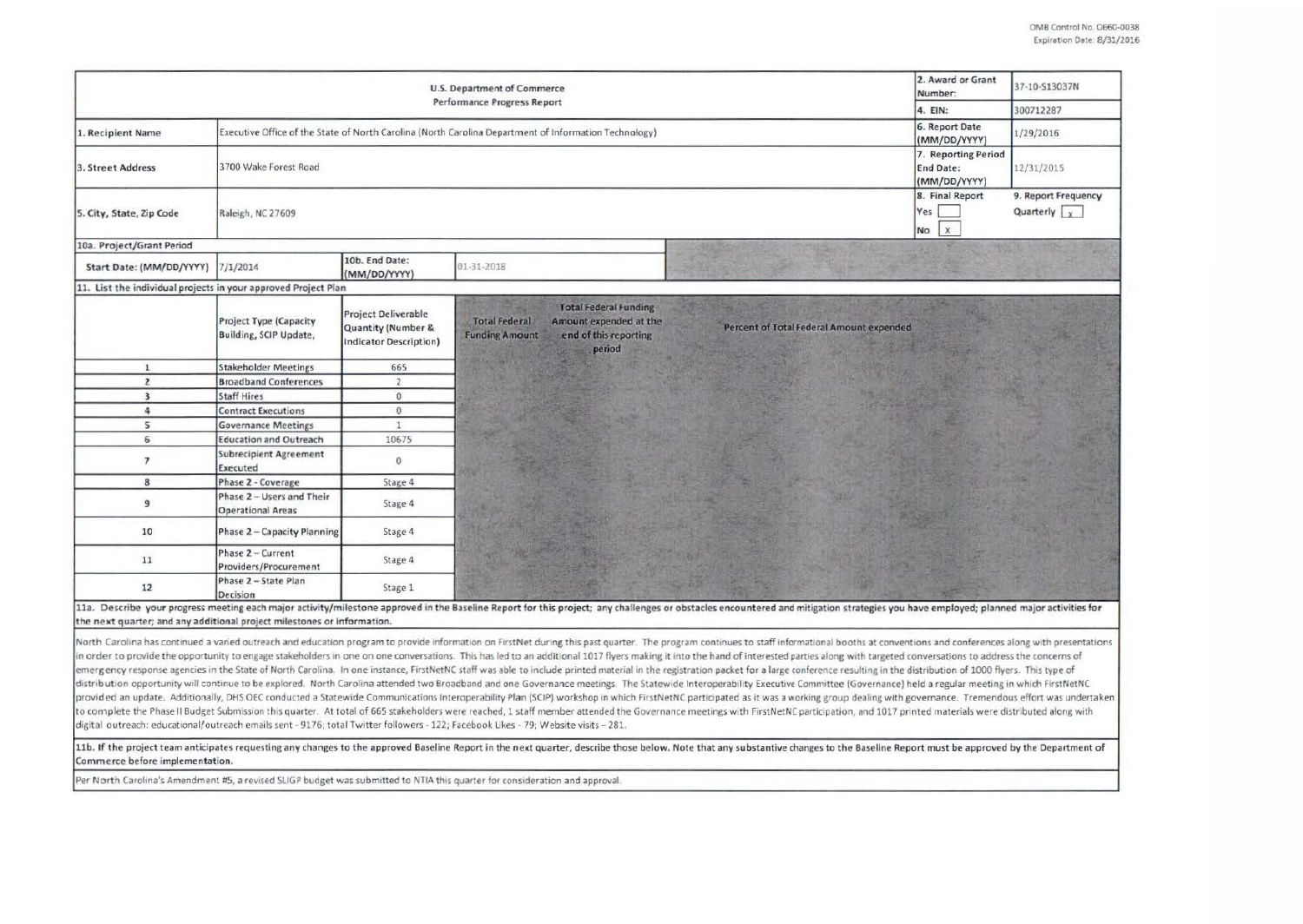11c. Provide any other information that would be useful to NTIA as it assesses this project's progress.

Holidays as w ell as little new information from FlrstNet (possibly due to development of RFP) - made the outreach numbers smaller for this quarter.

#### 11d. Describe any success stories or best practices you have identified. Please be as specific as possible.

As mentioned in the last PPR, the FirstNetNC team is seeing great benefit from part time Field Liaison staff.

# 12. Personnel

# 12a. If the project is not fully staffed, describe how any lack of staffing may impact the project's time line and when the project will be fully staffed.

The North Carolina continues to be challenged by limited staffing this quarter. Never-the-less. the Education and Outreach Mission has continued successfully. Significant Staff resources were expended this quarter to compl Ammendment. Staffing updates/revisions were outlined in full in the Phase II budget revision. Some turmoil was experienced when the State first decided to pursue an approved Indirect Cost basis and then changed course as t time to do this were determinted to not be warranted. As discussed with NTIA, match efforts will continue to be counted for First Responder stakeholders attending FirstNetNC meetings.

| 12b. Staffing Table                                                                       |              |                                                                                                                                       |                                                                                           |  |  |
|-------------------------------------------------------------------------------------------|--------------|---------------------------------------------------------------------------------------------------------------------------------------|-------------------------------------------------------------------------------------------|--|--|
| Job Title                                                                                 | FTE%         | Project (s) Assigned                                                                                                                  |                                                                                           |  |  |
| IT Project Program Manager<br>(FirstNetNC Director/SPOC)                                  | 100          | (federal) Overall responsibility for SLIGP and FirstNetNC effort, including SPOC duties                                               |                                                                                           |  |  |
| Networking Specialist<br>I(Technical Consultant,<br>FirstNetNC)                           | 100          | (federal) Supports FirstNetNC with focus on technical questions/opportunities with responders, vendors, potential partners            |                                                                                           |  |  |
| Networking Specialist<br>(Assistant Director, FirstNetNC)                                 | 100          | (federal) Supports FirstNetNC / oversees Education and Outreach with first responders and other stakeholders                          |                                                                                           |  |  |
| Information & Communications<br>Specialist III (Dir. of Comms,<br>Digital Infrastructure) | $\Omega$     | federal) Development/responsibility for all media and communications materials/coordination                                           |                                                                                           |  |  |
| Administrative Assistant I<br>(Administrative Assistant,<br>Digital Infrastructure)       | $\mathbf{0}$ | (federal) Administrative support to FirstNetNC staff, including travel                                                                |                                                                                           |  |  |
| IT Director (Executive Director,<br>Digital Infrastructure)                               | 37           | (federal) Oversight of Digital Infrastructure team. Coordination/strategy between FirstNetNC, Broadband Infrastructure Office and DIT | Effort charged against<br>grant is 37% - for<br>Governor and<br>Legislative coordination. |  |  |
| IT Manager (Program<br>Management Specialist)                                             | $\Omega$     | (federal) Supports FirstNetNC with focus on Program Management and Budget responsibilities                                            |                                                                                           |  |  |

| 13. Subcontracts (Vendors and/or Subrecipients)                                                                                       |                                                  |                          |                      |                               |                   |                 |                                         |                                          |  |
|---------------------------------------------------------------------------------------------------------------------------------------|--------------------------------------------------|--------------------------|----------------------|-------------------------------|-------------------|-----------------|-----------------------------------------|------------------------------------------|--|
| 13a. Subcontracts Table - Include all subcontractors. The totals from this table must equal the "Subcontracts Total" in Question 14f. |                                                  |                          |                      |                               |                   |                 |                                         |                                          |  |
| Name                                                                                                                                  | Subcontract Purpose                              | Type<br>(Vendor/Subrec.) | RFP/RFQ Issued (Y/N) | Contract<br>Executed<br>(Y/N) | <b>Start Date</b> | <b>End Date</b> | <b>Total Federal Funds</b><br>Allocated | <b>Total Matching Funds</b><br>Allocated |  |
| NC Office of Information<br><b>Technology Services (ITS</b><br>Services)                                                              | Planning, GIS, Consultation                      | <b>State Service</b>     | N                    | v                             | 7/1/2014          | 6/30/2015       | \$400,000.00                            | \$0.00                                   |  |
| NC Office of Information<br>Technology Services (ITS<br>Services)                                                                     | Consultation, GIS, Networking                    | <b>State Service</b>     | N                    | N                             | 7/1/2015          | 6/30/2016       | \$360,000.00                            | \$0.00                                   |  |
| Data Collection/Inventory                                                                                                             | Augment staff for data gathering and assessments | Private                  | N                    | N                             | 7/1/2014          | 6/30/2015       | \$300,000.00                            | \$250,000.00                             |  |
| Data Collection/Inventory                                                                                                             | Augment staff for data gathering and assessments | Private                  | N                    | N                             | 7/1/2015          | 6/30/2016       | \$315,000.00                            | \$235,000.00                             |  |
| Local MOUs                                                                                                                            | Develop MOUs with local co-ops as necessary      | Local Service/Private    | N                    | N                             | 7/1/2014          | 6/30/2016       | \$50,000.00                             | \$0.00                                   |  |
|                                                                                                                                       |                                                  |                          |                      |                               |                   |                 |                                         |                                          |  |